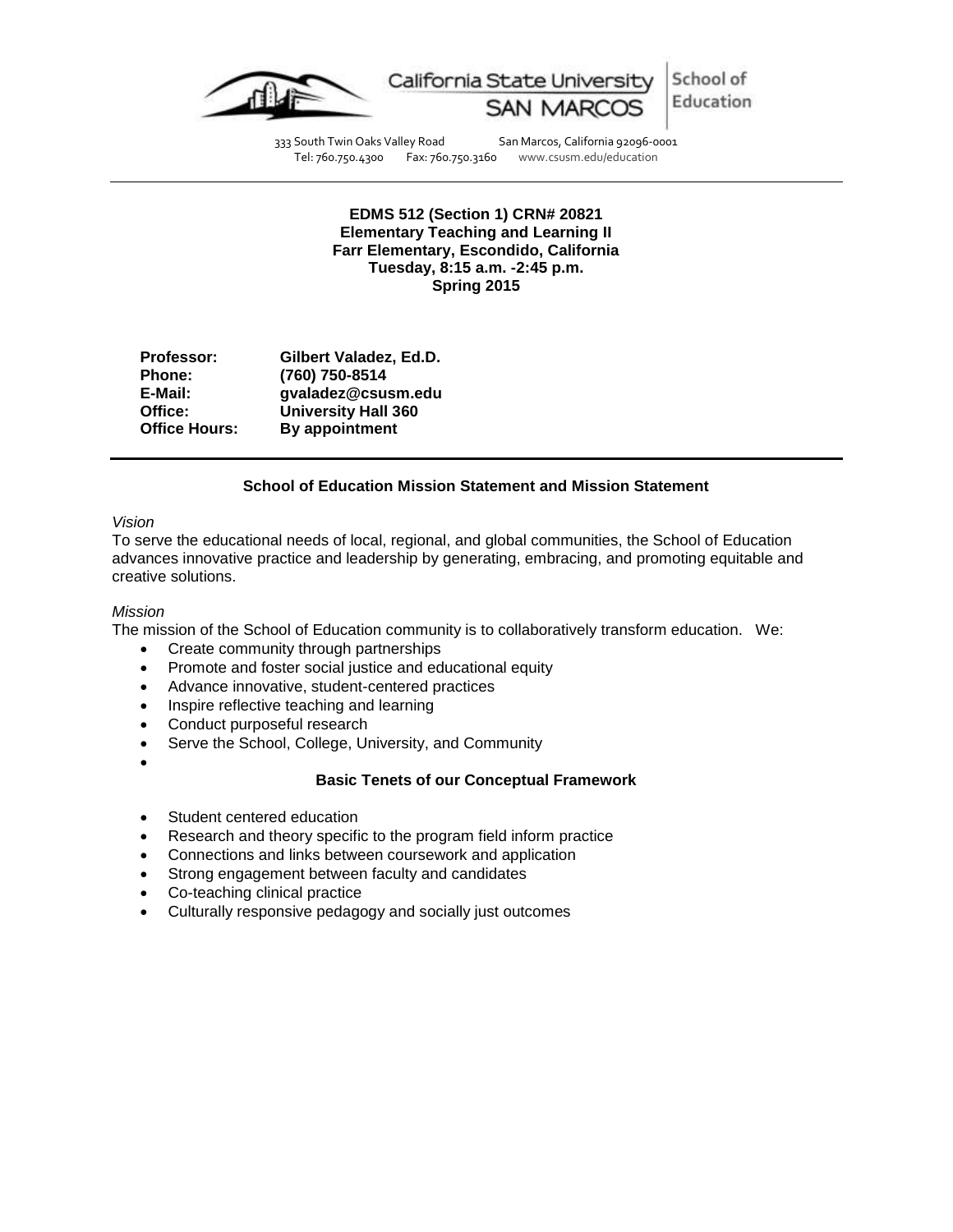# **COURSE DESCRIPTION**

This course requires participation in public schools and other education-related contexts. This course is designed:

- to extend preservice candidates' understandings about numerous philosophies of teaching and learning;
- to inform preservice candidates about key concepts and procedures as they relate to students learning English and students with special education labels;
- to encourage further infusion of technology into curriculums.

 $\bullet$ **Course Prerequisites** Admission to the Multiple Subject/CLAD teacher Credential Program.

# **Course Objectives**

The purposes of this course are threefold:

- to expand preservice candidates knowledge about general learning theories and experiences with a range of pedagogical practices;
- to enhance preservice candidates' awareness of the multiple perspectives and learning styles that exist in diverse classrooms and other education-related settings;
- **to provide a safe environment for preservice candidates' discussion of, and experimentation with, a variety of techniques and methods of instruction.**

# **Required Texts**

- Wiggins and McTighne, (2000) *Understanding by Design* Association of Supervision and Curriculum Development
- Lemov, D., (2010) Teach Like a Champion, Josesy Boss Teacher Publication, , San Francisco, California.

# **Authorization to Teach English Learners**

This credential program has been specifically designed to prepare teachers for the diversity of languages often encountered in California public school classrooms. The authorization to teach English learners is met through the infusion of content and experiences within the credential program, as well as additional coursework. Students successfully completing this program receive a credential with authorization to teach English learners.

*(Approved by CCTC in SB 2042 Program Standards, August 02)*

# **STUDENT LEARNING OUTCOMES**

### **Teacher Performance Expectation (TPE) Competencies**

The course objectives, assignments, and assessments have been aligned with the CTC standards for Multiple Subject Credential. This course is designed to help teachers seeking a California teaching credential to develop the skills, knowledge, and attitudes necessary to assist schools and district in implementing effective programs for all students. The successful candidate will be able to merge theory and practice in order to realize a comprehensive and extensive educational program for all students. You will be required to formally address the following TPEs in this course:

TPE 6d – Engaging and supporting all learners (Student Study Team Assignment)

TPE 9 – Creating & managing effective instructional time (Classroom Management Assignment)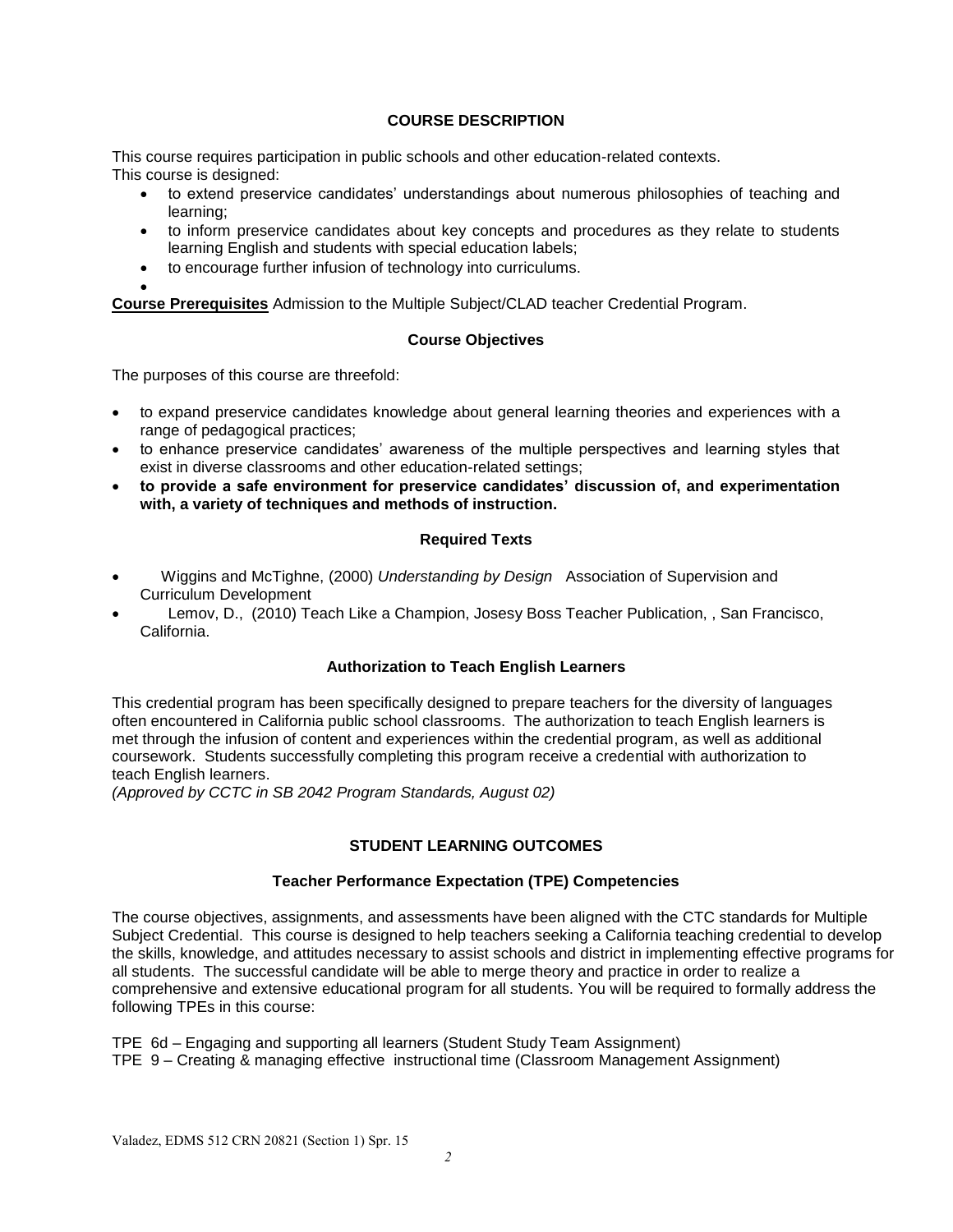# **California Teacher Performance Assessment (CalTPA)**

Beginning July 1, 2008 all California credential candidates must successfully complete a state-approved system of teacher performance assessment (TPA), to be embedded in the credential program of preparation. At CSUSM this assessment system is called the CalTPA or the TPA for short.

To assist your successful completion of the TPA a series of informational seminars are offered over the course of the program. TPA related questions and logistical concerns are to be addressed during the seminars. Your attendance to TPA seminars will greatly contribute to your success on the assessment.

Additionally, SOE classes use common pedagogical language, lesson plans (lesson designs), and unit plans (unit designs) in order to support and ensure your success on the TPA and more importantly in your credential program.

The CalTPA Candidate Handbook, TPA seminar schedule, and other TPA support materials can be found on the SOE website provided at the website provided: [http://www.csusm.edu/SoE/CalTPA/CalTPA.html](http://www.csusm.edu/coe/CalTPA/CalTPA.html)

# **School of Education Attendance Policy**

Due to the dynamic and interactive nature of courses in the School of Education, all students are expected to attend all classes and participate actively. At a minimum, students must attend more than 80% of class time, or s/he may not receive a passing grade for the course at the discretion of the instructor. Individual instructors may adopt more stringent attendance requirements. Should the student have extenuating circumstances, s/he should contact the instructor as soon as possible. *(Adopted by the SOE Governance Community, December, 1997).*

If a student misses 20% or is late (or leaves early) for more than three sessions, the highest possible grade earned will be a "C". Please note you must earn a C+ or better to continue in the credential program. **Notification of absences does not automatically excuse a student from class. It is the responsibility of the student to meet with the instructor and discuss make up of class time or assignments.**

### **Students with Disabilities Requiring Reasonable Accommodations**

Students with disabilities who require reasonable accommodations must be approved for services by providing appropriate and recent documentation to the Office of Disable Student Services (DSS). This office is located in Craven Hall 5205, and can be contacted by phone at (760) 750-4905, or TTY (760) 750-4909. Students authorized by DSS to receive reasonable accommodations should meet with their instructor during office hours or, in order to ensure confidentiality, in a more private setting.

### **COURSE REQUIREMENTS**

| <b>Total</b>                        | 100 points |
|-------------------------------------|------------|
| Attendance/Participation            | 15 points  |
| <b>IEP Best Practices Checklist</b> | 15 points  |
| Month long plan                     | 20 points  |
| Family Science Night Lesson plan    | 15 points  |
| Peer Teaching Demonstration         | 20 points  |
| <b>Session Reflections</b>          | 15 points  |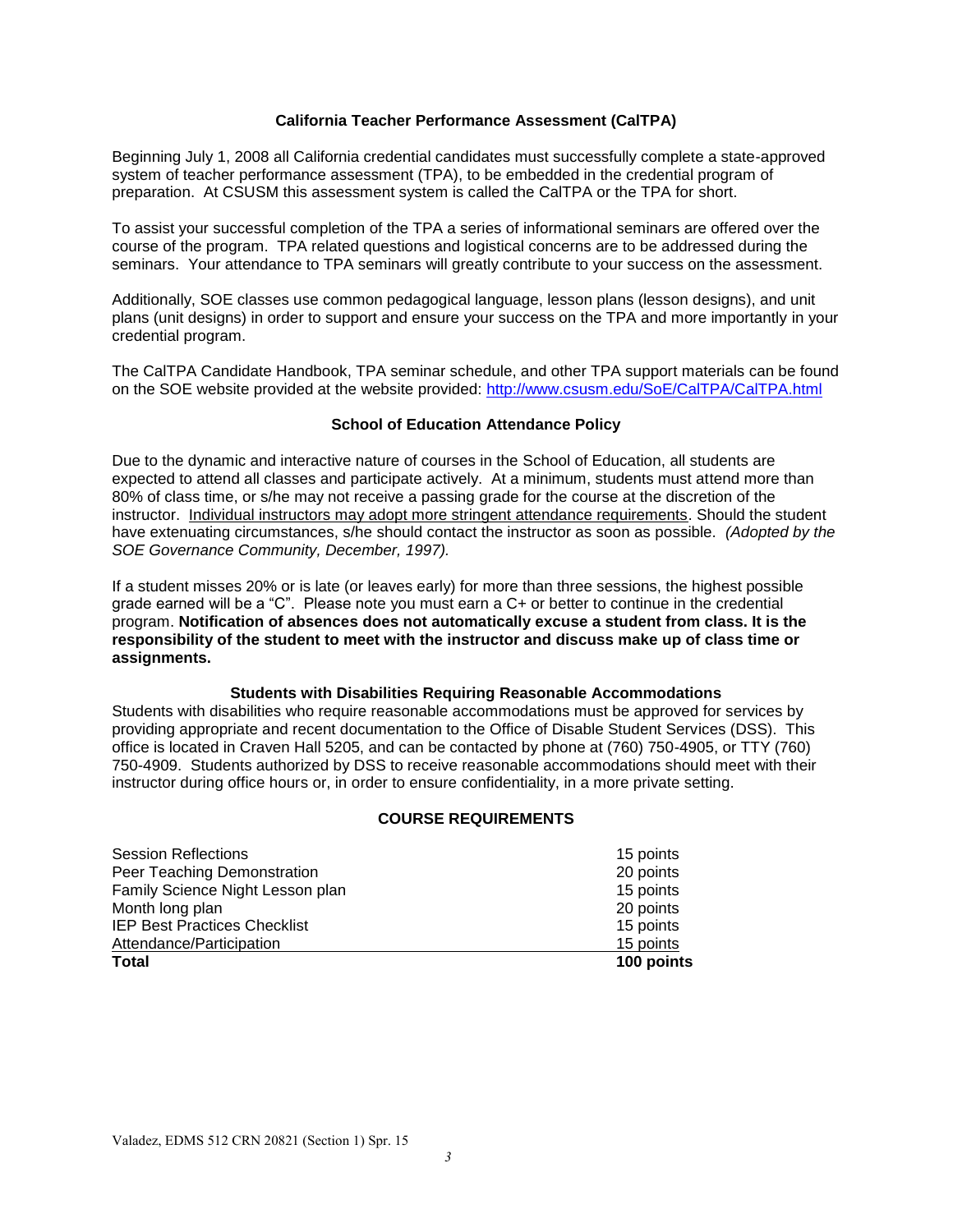### **Grading Standards**

All students will come prepared to class; readings and homework assignments are listed on the dates on which they are due.

All required work is expected to be on time. One grade level will be deducted for each class meeting for which it is late (e.g., an "A" assignment that is submitted one class session late will be marked down to a "B"). Unless prior instructor approval is secured, assignments will not be accepted three class sessions after which they are due. Exceptions will be handled on a case-by-case basis, as determined by the instructor.

It is expected that students will proofread and edit their assignments prior to submission. Students will ensure that the text is error-free (grammar, spelling), and ideas are logically and concisely presented. The assignment's grade will be negatively affected as a result of this oversight. Each written assignment will be graded approximately 80% on content and context (detail, logic, synthesis of information, depth of analysis, etc.), and 20% on mechanics (grammar, syntax, spelling, format, uniformity of citation, etc.). All citations, where appropriate, will use American Psychological Association (APA) format. Consult American Psychological Association (APA) Manual, 5<sup>th</sup> edition for citation guidance.

Grading will also include a component of "professional demeanor." Students will conduct themselves in ways that are generally expected of those who are entering the education profession. This includes but is not limited to:

- On-time arrival to all class sessions;
- Advance preparation of readings and timely submission of assignments;
- Respectful participation in all settings (e.g., whole group, small group, in/outside of class);

# **All University Writing Requirement**

In keeping with the All-University Writing Requirement, all 3 unit courses must have a writing component of at least 2,500 words (approximately). This will be met through written assignments.

### **CSUSM Academic Honesty Policy**

"Students will be expected to adhere to standards of academic honesty and integrity, as outlined in the Student Academic Honesty Policy. All written work and oral presentation assignments must be original work. All ideas/materials that are borrowed from other sources must have appropriate references to the original sources. Any quoted material should give credit to the source and be punctuated with quotation marks.

Students are responsible for honest completion of their work including examinations. There will be no tolerance for infractions. If you believe there has been an infraction by someone in the class, please bring it to the instructor's attention. The instructor reserves the right to discipline any student for academic dishonesty in accordance with the general rules and regulations of the university. Disciplinary action may include the lowering of grades and/or the assignment of a failing grade for an exam, assignment, or the class as a whole."

Incidents of Academic Dishonesty will be reported to the Dean of Students. Sanctions at the University level may include suspension or expulsion from the University.

### **Plagiarism:**

As an educator, it is expected that each student will do his/her own work, and contribute equally to group projects and processes. Plagiarism or cheating is unacceptable under any circumstances. If you are in doubt about whether your work is paraphrased or plagiarized see the Plagiarism Prevention for Students website [http://library.csusm.edu/plagiarism/index.html.](http://library.csusm.edu/plagiarism/index.html) If there are questions about academic honesty, please consult the University catalog.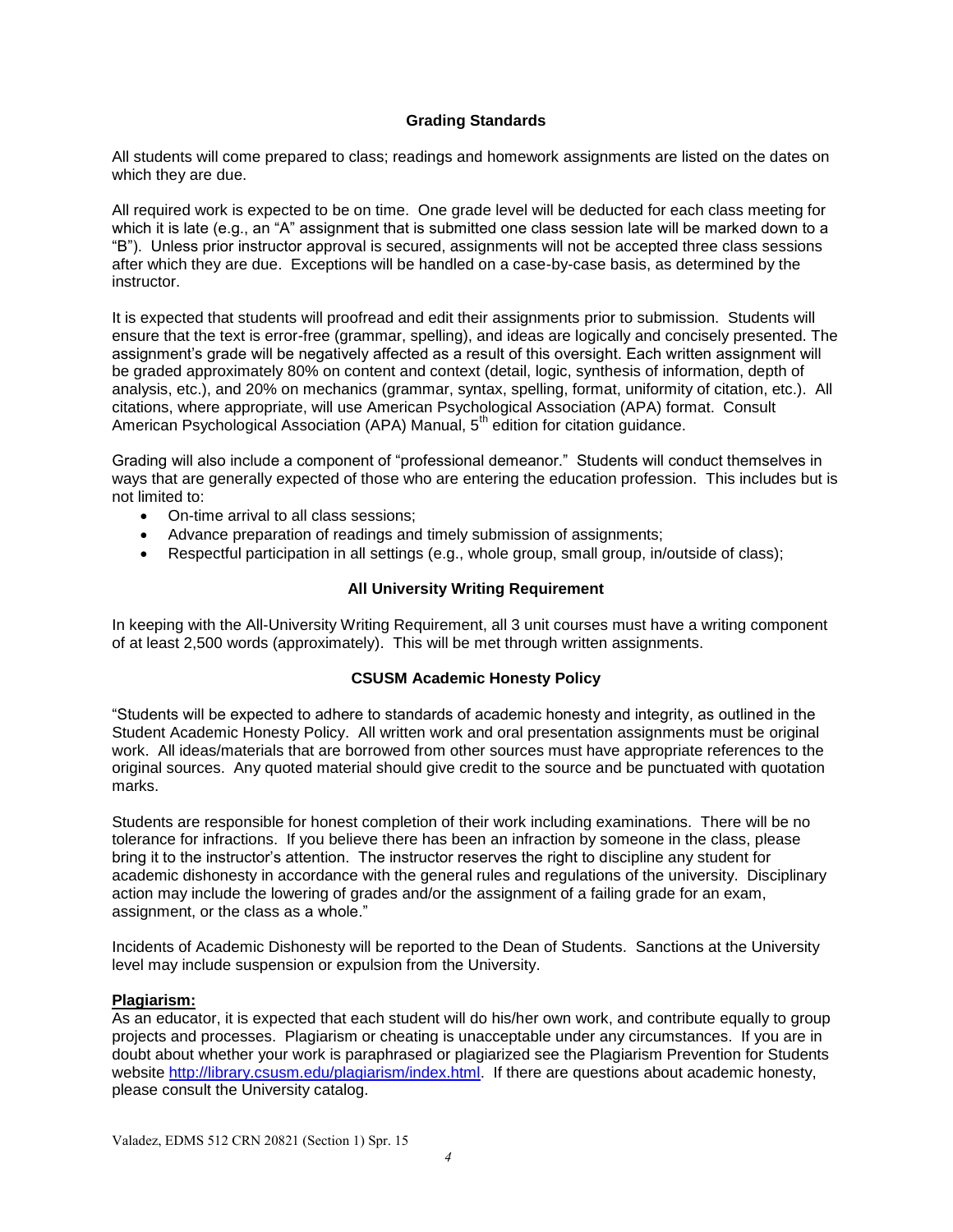# **Use of Technology:**

Students are expected to demonstrate competency in the use of various forms of technology (i.e. word processing, electronic mail, WebCT6, use of the Internet, and/or multimedia presentations). Specific requirements for course assignments with regard to technology are at the discretion of the instructor. Keep a digital copy of all assignments for use in your teaching portfolio. All assignments will be submitted online, and some will be submitted in hard copy as well. Details will be given in class.

# **Electronic Communication Protocol:**

Electronic correspondence is a part of your professional interactions. If you need to contact the instructor, e-mail is often the easiest way to do so. It is my intention to respond to all received e-mails in a timely manner. Please be reminded that e-mail and on-line discussions are a very specific form of communication, with their own nuances and etiquette. For instance, electronic messages sent in all upper case (or lower case) letters, major typos, or slang, often communicate more than the sender originally intended. With that said, please be mindful of all e-mail and on-line discussion messages you send to your colleagues, to faculty members in the School of Education, or to persons within the greater educational community. All electronic messages should be crafted with professionalism and care. Things to consider:

- Would I say in person what this electronic message specifically says?
- How could this message be misconstrued?
- Does this message represent my highest self?
- Am I sending this electronic message to avoid a face-to-face conversation?

In addition, if there is ever a concern with an electronic message sent to you, please talk with the author in person in order to correct any confusion.

### **Assignments**

# **Community service learning lesson plan 15 points**

In this assignment you will submit a lesson plan for your family science night (of community service project) detailing the content of your lesson. This lesson plan will be used for our community servicelearning project.

### **Peer Teaching Demonstration 20 points**

You are required to sign up to facilitate discussion on an assigned reading from *Teach Like a Champion* for one class session. You will work with a partner to prepare a 15-20 minute learning activity about the reading. The activity should engage the class and allow us to examine and apply the materials in a meaningful way. You will find a guide for peer presentations in the Cougar Course shell for this class. Follow this guide to complete your assignment.

# **Session Reflections 15 points**

Throughout the course you are required to submit session reflections and discussion forums dealing with a variety relevant course topics. These submissions are graded. Each submission is worth a point toward your grade. The directions for completing each of these entries are written into the Cougar course shell. Be sure to complete the reflections and discussion forums on time so as to not impede the discussions in this course.

### **IEP "Best Practices" Checklist 15 points**

In this course you will create an IEP best practices checklist based upon what you read and what you learn in class. The checklist activity is detailed in the Moodle shell and this list will be submitted on line.

*5*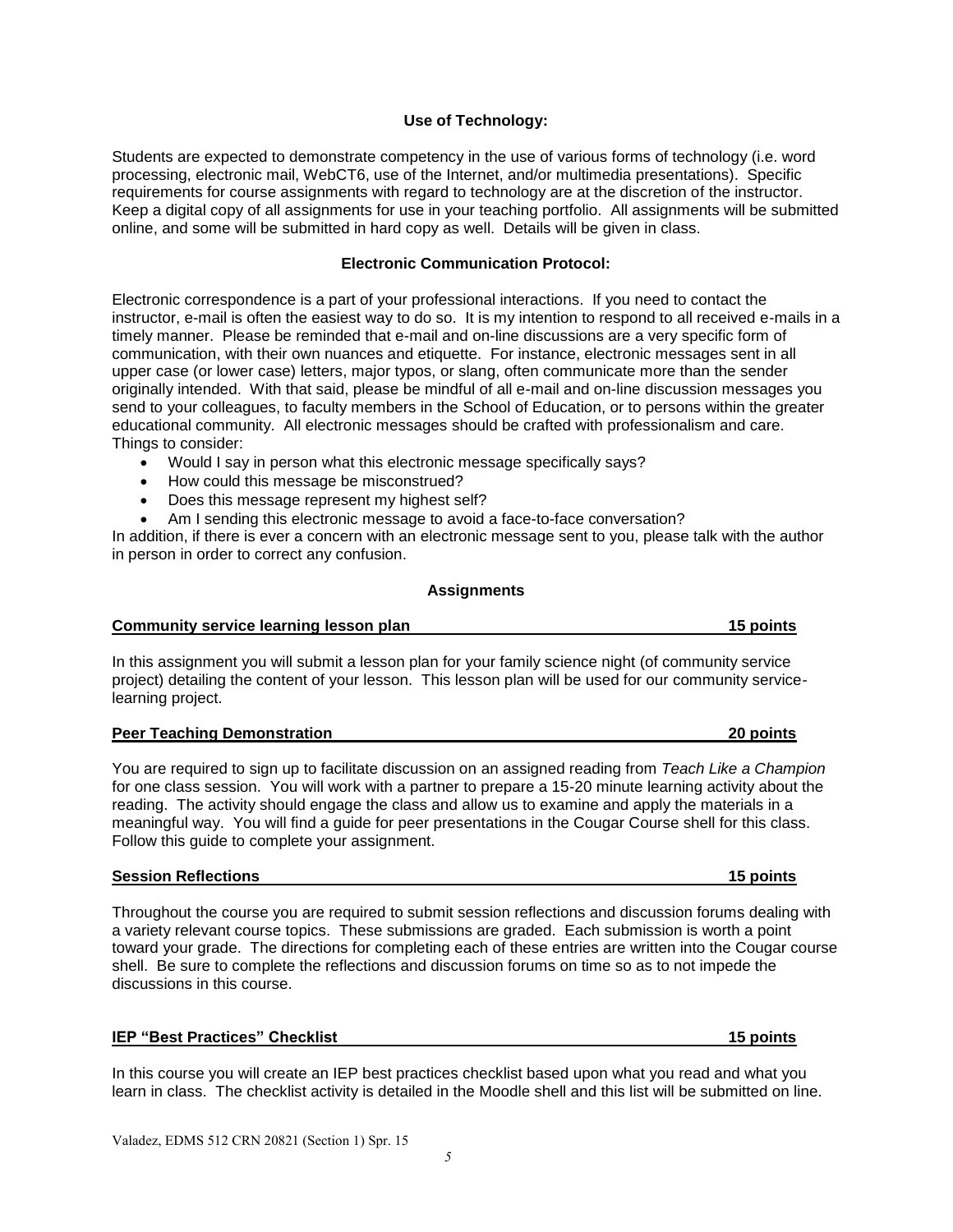### **Month Long Plan 20 Points**

You will create a own one month plan for this assignment. On the assigned day, bring the following artifacts to complete your assignment: a school calendar from your observation placement, a calendar grid or published planning book, and PE and Health lesson plans.

### **Participation 15 points**

You will be graded on your classroom participation. It is an expectation that you will behave in a professional manner. This will require that you approach your instructor, school personnel, and colleagues in a respectful manner that emphasizes problem solving. Your full attendance means you are not distracted by electronic equipment. As a rule, cell phones should be turned off or to the vibrate mode during class. Laptop computers are essential to the process of our learning; however, it is expected that all students will avoid recreational use of computers during class and that laptops will be put away at the request of the instructor. Of course, participation all includes the extent to which you participate in class discussion, how you interact with colleagues, and that you submit all discussion forums and session reflections on time.

### **Electronic Submissions of Assignments**

This course is paperless. All assignments are to be turned into the Moodle shell (a.k.a. Cougar Course) on time. Points will be deducted for late submissions as the work you do is essential to the discussions conducted in this course. Make sure you turn in the assignments in Word, 12 font, in Times New Roman.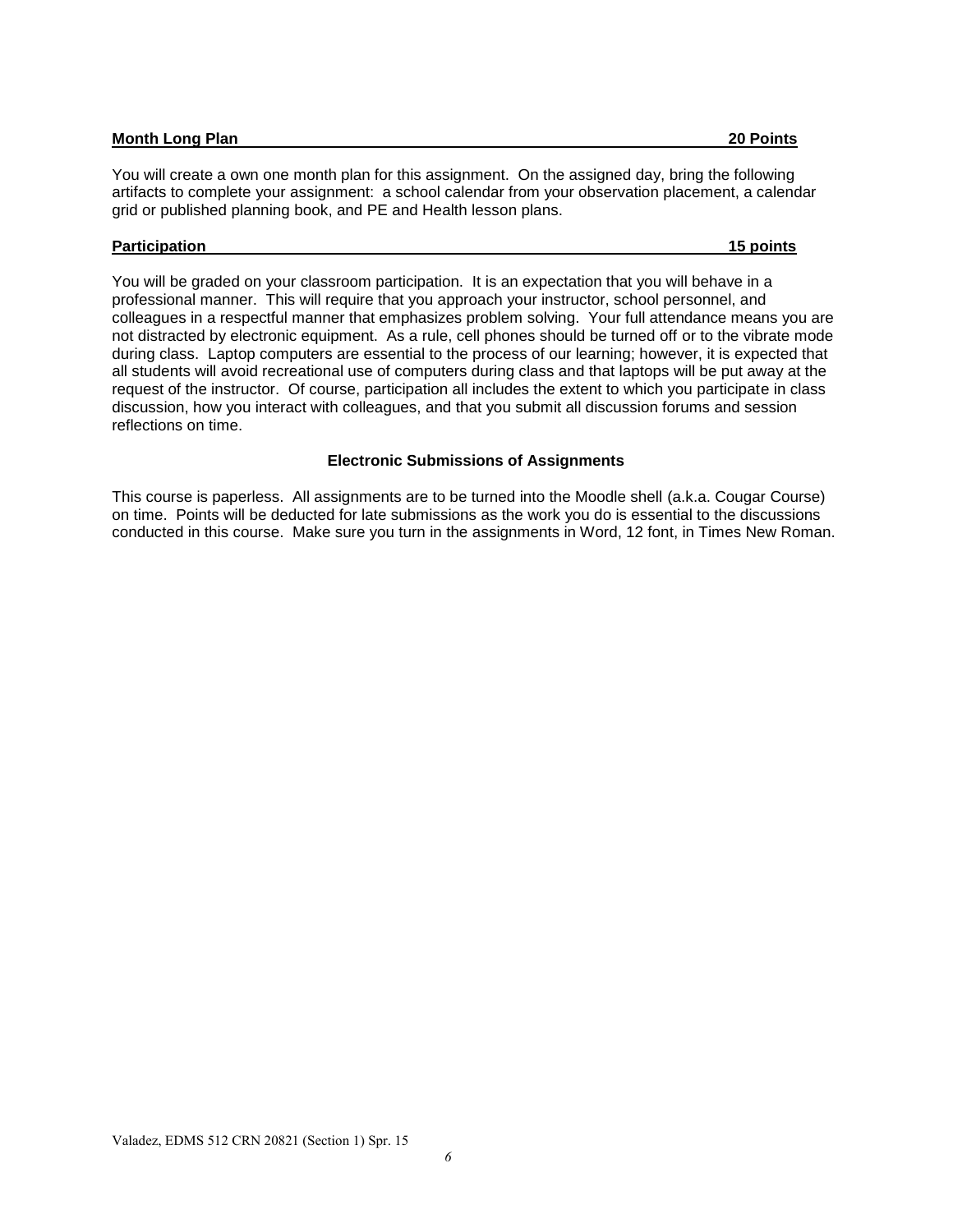# Tentative Course Schedule

| <b>Date</b>   | <b>Topic</b>                                                                                                                                                                                                                          | <b>Readings &amp; Assignments Due</b>                                                                                                                                                                                                                                                                                                                                                 |
|---------------|---------------------------------------------------------------------------------------------------------------------------------------------------------------------------------------------------------------------------------------|---------------------------------------------------------------------------------------------------------------------------------------------------------------------------------------------------------------------------------------------------------------------------------------------------------------------------------------------------------------------------------------|
| 1<br>01/20/15 | Introduction/Course overview<br>TPA 3 Lecture                                                                                                                                                                                         | Bring a hard copy of your EDMS 511 School Context<br>Grid.<br><b>Complete</b> the school context reflection activity.<br>Read the assessment articles linked for this session.<br><b>Review TPA 3 materials.</b><br><b>Submit session reflection.</b>                                                                                                                                 |
| 2<br>01/27/15 | Community service learning planning<br>workshop, continued<br>Peer teaching presentation<br>Management issue: Challenging<br>students to think critically.                                                                            | Read chapter nine, Challenging students to think<br>critically - Teach Like a Champion.<br>Read Wiggins' chapter and Valadez article for<br>performance assessment work and to consider<br>community engagement.<br>Submit: session reflection.                                                                                                                                       |
| 3<br>02/03/15 | Yearlong planning activity.<br>Co-teaching and its importance for<br>regular education classrooms.<br>Peer teaching presentation<br>Management issue: Challenging<br>students to think critically.                                    | <b>Explore</b> Common core California state teaching<br>standards for in class work.<br>Print out all of a selected grade level teaching<br>standards for in class work.<br>Read chapter eight, Improving pacing and rhythm-<br>Teach Like a Champion.<br>Submit session reflection and co-teaching log.                                                                              |
| 4<br>02/10/15 | One month planning work in class.<br>Basics of resume building and job-<br>hunting strategies.<br>Peer teaching presentation<br>Management issue: Building character<br>and trust                                                     | Read Chapter four, Engaging students in lessons -<br>Explore online information on resume development.<br>Research learning station models online.<br>Read chapter seven, Building character and trust -<br>Teach Like a Champion.<br>Submit session reflection, yearlong planning grid,<br>and family science lesson plan.                                                           |
| 5<br>02/17/15 | Service learning workshop- continued<br>Resume review workshop<br>Peer teaching presentation<br>Management issue: Teaching reading<br>in the content areas                                                                            | <b>Complete</b> a draft resume for in class process. Bring<br>three copies to class.<br>Read chapters 10-12, How all teachers can and must<br>be reading teachers- Teach Like a Champion.<br><b>Submit session reflection.</b>                                                                                                                                                        |
| 6<br>02/24/15 | Managing teacher and student stress<br>Mock interview explanation<br>Peer teaching presentation- SST<br>Lecture: IEP and Best practices<br>Management issue: What are the<br>procedures and expectations related to<br>IEP and SST's? | <b>Explore</b> National board for professional teaching<br>standards web page.<br>Write and submit your half-page long description of<br>the definition of accomplished teaching. Use<br>information from the NBPTS for writing you<br>submission.<br>Explore videos and web pages related to individual<br>education programs and student study teams.<br>Submit session reflection. |